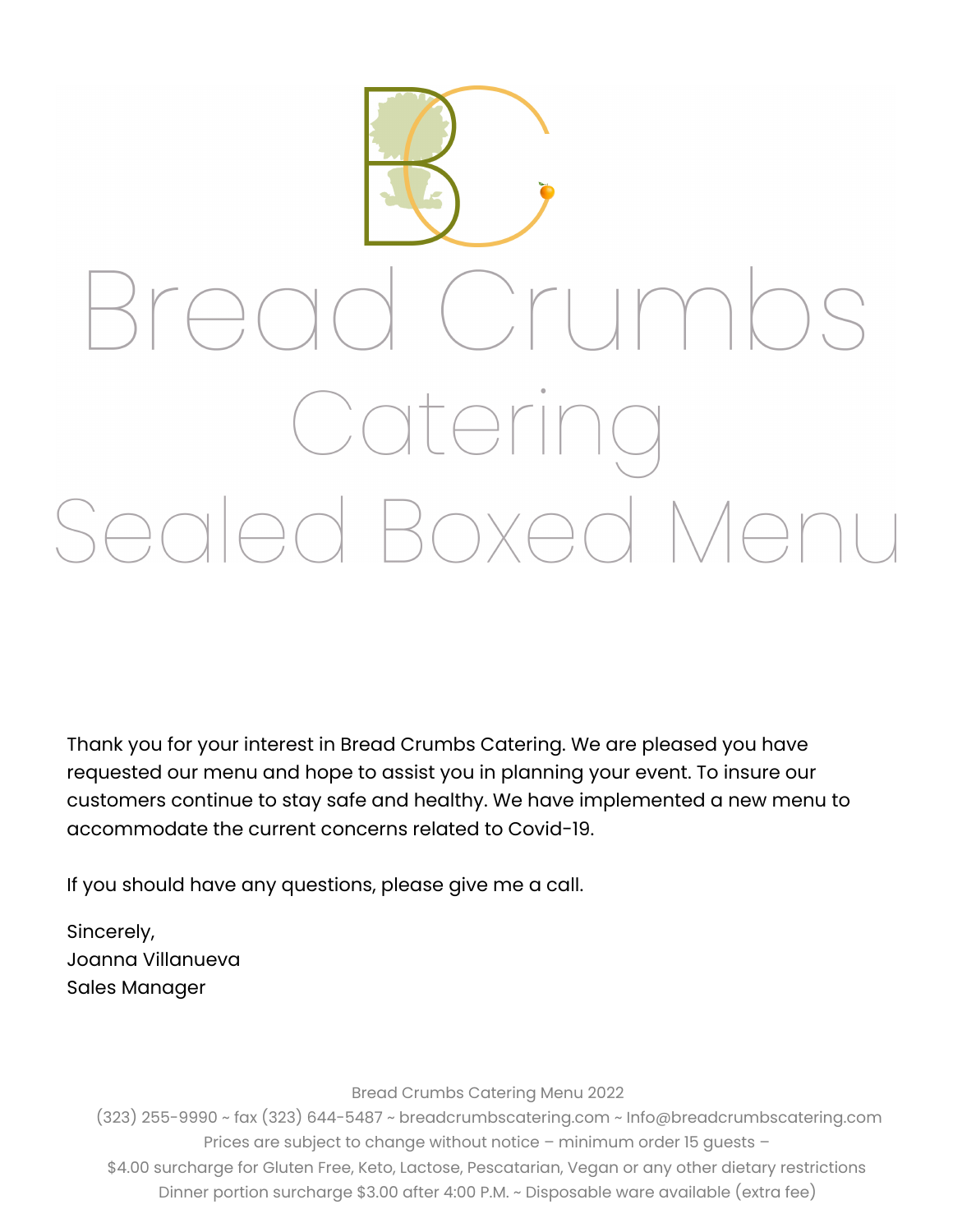## Boxed Breakfast

Boxed Continental Breakfast \$11.25 Freshly baked croissant with jam, fresh fruit salad and Greek yogurt with homemade granola Packaged in a sealed container for you and your guest's safety.

Boxed European Breakfast \$12.95 For those who need a little extra protein in the morning. Hard boiled egg, cheddar cheese packet, fresh fruit salad, croissant with jam and Greek yogurt with homemade granola Packaged in a sealed container for you and your guest's safety.

Boxed Bagel Breakfast \$11.25

Fresh fruit salad, Greek yogurt with homemade granola, and bagel with cream cheese and jam. Packaged in a sealed container for you and your guest's safety.

Reg or Decaf Coffee 96oz tote \$22 - Gourmet Tea 96oz tote \$22 - Orange Juice 96oz tote \$21

## Boxed Lunch

Boxed Gourmet Sandwich with Chips & Sweet \$13.50/Salad \$14.25/ Chips and Salad \$14.95 Choice of marinated grilled chicken w/ pepper jack cheese & avocado smoked turkey with cranberry, Muenster and avocado Curry walnut cranberry chicken salad roast beef with Swiss and caramelized onions roasted veggies with avocado turkey, salami and ham with Provolone and peperoncini fresh Mozzarella roasted peppers and pesto Green Salad, Pesto Pasta, Traditional Pasta Salad, Macaroni, Caesar, Fruit, Orzo, or Field Greens

Boxed Sandwich with Chips & Sweet \$11.50/Salad \$12.25/Chips and Salad \$12.95 sandwich selection turkey and cheese, ham and cheese, chicken salad, tuna salad, and veggie

Boxed Salad with Dressing, Sweet and Bread \$14.95 chicken Caesar, chef, chicken salad, tuna salad, Italian chopped, Chinese chicken Greek with chicken, and roasted veggies with avocado (min 10 per selection)

## Bread Crumbs Catering Menu 2022

 (323) 255-9990 ~ fax (323) 644-5487 ~ breadcrumbscatering.com ~ Info@breadcrumbscatering.com Prices are subject to change without notice – minimum order 15 guests – \$4.00 surcharge for Gluten Free, Keto, Lactose, Pescatarian, Vegan or any other dietary restrictions Dinner portion surcharge \$3.00 after 4:00 P.M. ~ Disposable ware available (extra fee)